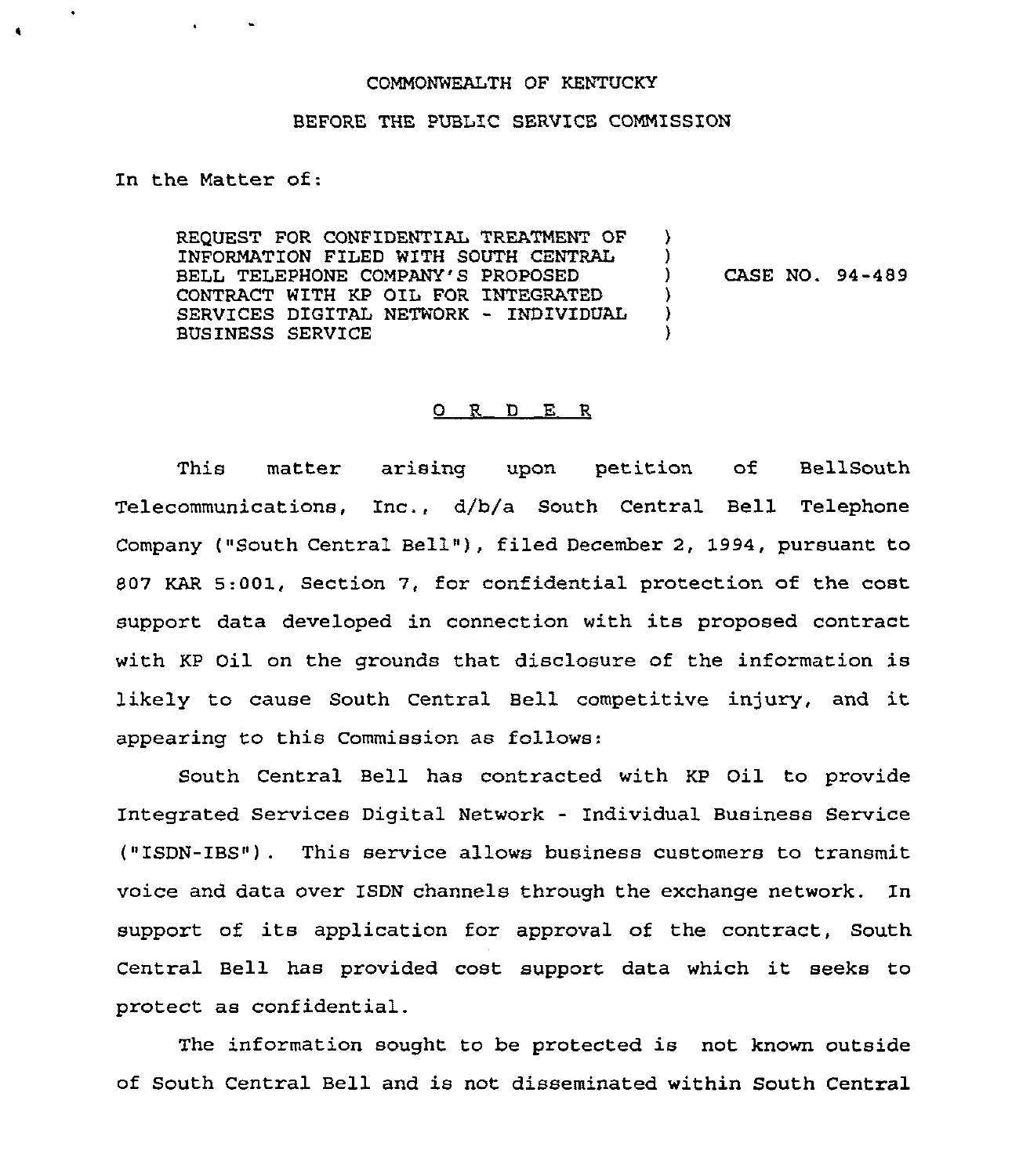Bell except to those employees who have a legitimate business need to know and act upon the information. South Central Bell seeks to preserve and protect the confidentiality of the information through all appropriate means, including the maintenance of appropriate security at its offices.

 $\bullet$ 

 $\mathbf{r}$ 

KRS 61.872(1) requires information filed with the Commission to be available for public inspection unless specifically exempted by statute. Exemptions from this requirement are provided in KRS 61.878(1). That section of the statute exempts 11 categories of information. One category exempted in subparagraph (c) of that section is commercial information confidentially disclosed to the Commission. To qualify for that exemption, it must be established that disclosure of the information is likely to cause substantial competitive harm to the party from whom the information was obtained. To satisfy this test, the party claiming confidentiality must demonstrate actual competition and a likelihood of substantial competitive injury if the information is disclosed. Competitive injury occurs when disclosure of the information gives competitors an unfair business advantage.

ISDN-IBS service is an alternative to other local exchange service offerings, private line data services and dedicated private line networks. South Central Bell's competitors for local exchange service are cellular carriers who may also provide cellular data services and will soon include providers of personal communications services, cable TV providers, and alternate access providers. South Central Bell's competitors for private line data services and

 $-2-$